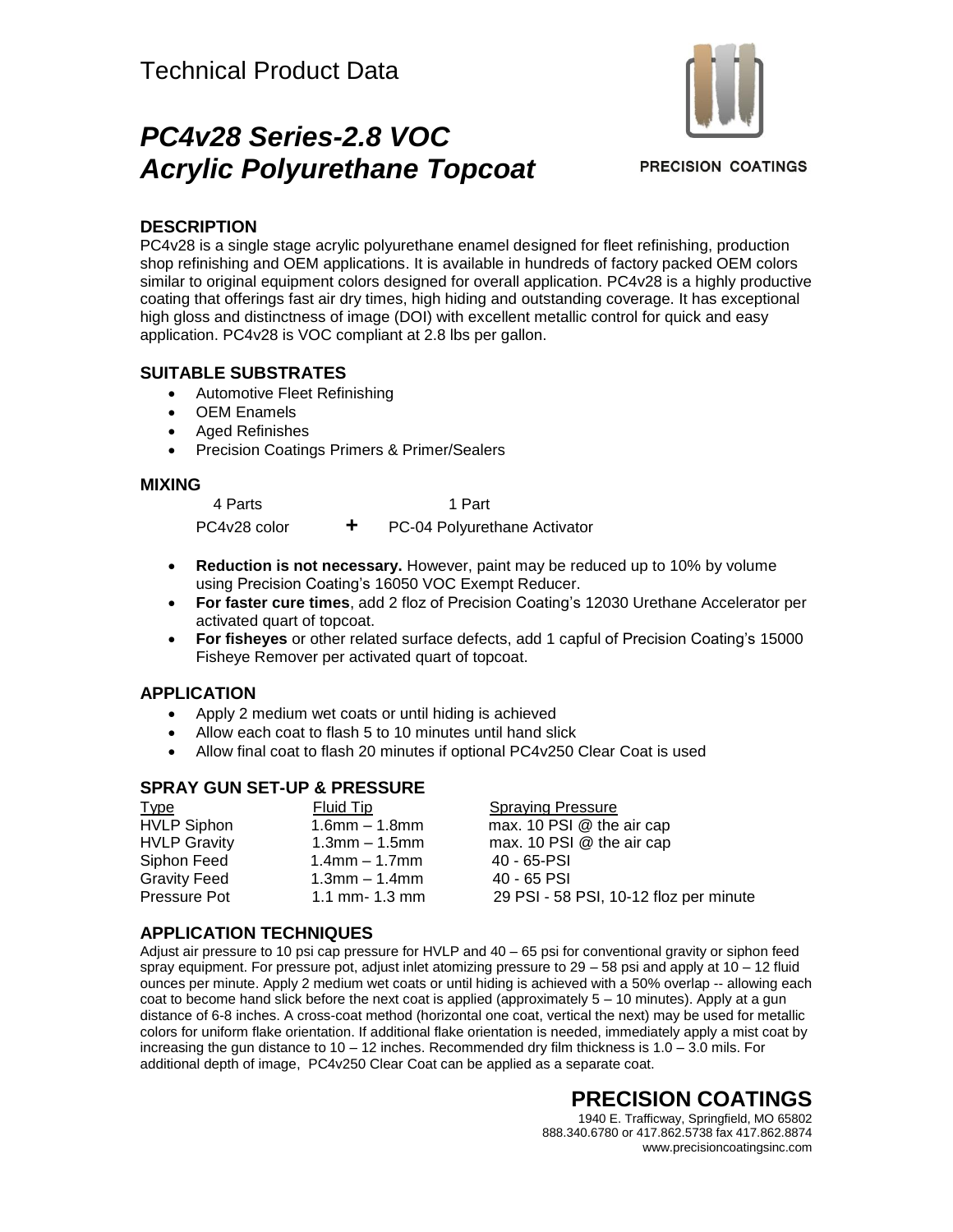

## *PC4v28 Series-2.8 VOC Acrylic Polyurethane Topcoat*

**PRECISION COATINGS** 

#### **DRYING TIMES**

| Air Dry (68°F, 20°C)                | <b>Force Dry (140°F, 60°C)</b>                 |
|-------------------------------------|------------------------------------------------|
| Dust Free: 15 minutes               | To Handle: 20 minutes force dry and 20 minutes |
|                                     | cool down                                      |
| To Deliver: 18 – 24 hours overnight | To Deliver: 2 hours after cool down            |
| To Recoat: Any stage                | To Recoat: Any stage after cool down           |

#### **CLEAN UP**

Clean all spray equipment immediately after use. Precision Coating's 17000 Gun Cleaner is a VOC exempt cleaner and is recommended for cleaning application equipment used to apply the PC4v28 system.

#### **PERSONAL PROTECTION**

- Read all labels, directions and SDS / MSDS sheets prior to opening containers. Follow all precautions.
- Use appropriate Personal Protective Equipment while mixing, during application and until all vapors and spray mist are exhausted.
- For industrial use only by professional, trained painters.

| Coating Category:           | As Packaged           |                       | <b>As Applied</b>     |                       |
|-----------------------------|-----------------------|-----------------------|-----------------------|-----------------------|
| <b>Single Stage Topcoat</b> | <b>Grams/Liter</b>    | Lbs/Gal               | Grams/Liter           | Lbs/Gal               |
| <b>Actual VOC</b>           | 187.12                | 1.56                  | 150.05                | 1.25                  |
| <b>Regulatory VOC</b>       | 345.45                | 2.88                  | 280.83                | 2.34                  |
|                             | <b>Lbs/Gal Solids</b> | <b>Lbs/Lbs Solids</b> | <b>Lbs/Gal Solids</b> | <b>Lbs/Lbs Solids</b> |
| <b>HAPs</b>                 | 0.20                  | 0.02                  | 0.14                  | 0.015                 |
|                             | $Wt.$ %               | Vol.%                 | $Wt.$ %               | Vol. $%$              |
| <b>Volatiles</b>            | 68.73                 | 68.73                 | 65.44                 | 64.99                 |
| Water                       | none                  | none                  | none                  | none                  |
| <b>Exempt</b>               | 52.44                 | 45.71                 | 52.78                 | 46.57                 |
| <b>Compounds</b>            |                       |                       |                       |                       |
|                             | <b>Grams/Liter</b>    | Lbs/Gal               | <b>Grams/Liter</b>    | Lbs/Gal               |
| <b>Density</b>              | 1171                  | 9.76                  | 1185                  | 9.88                  |

#### **COMPLIANCE STATEMENT**

*DISCLAIMER: The technical information and suggestions for use have been compiled for your guidance and usage. Such information is based on Precision Coatings experience and research and is believed to be reliable. As Precision Coatings* has no control over conditions in which the product is used, stored, or otherwise handled, the above information does not *constitute a warranty. Buyers must assume responsibility for the suitability of the product for their purposes.* 03.2011



**PRECISION COATINGS**

1940 E. Trafficway, Springfield, MO 65802 888.340.6780 or 417.862.5738 fax 417.862.8874 www.precisioncoatingsinc.com